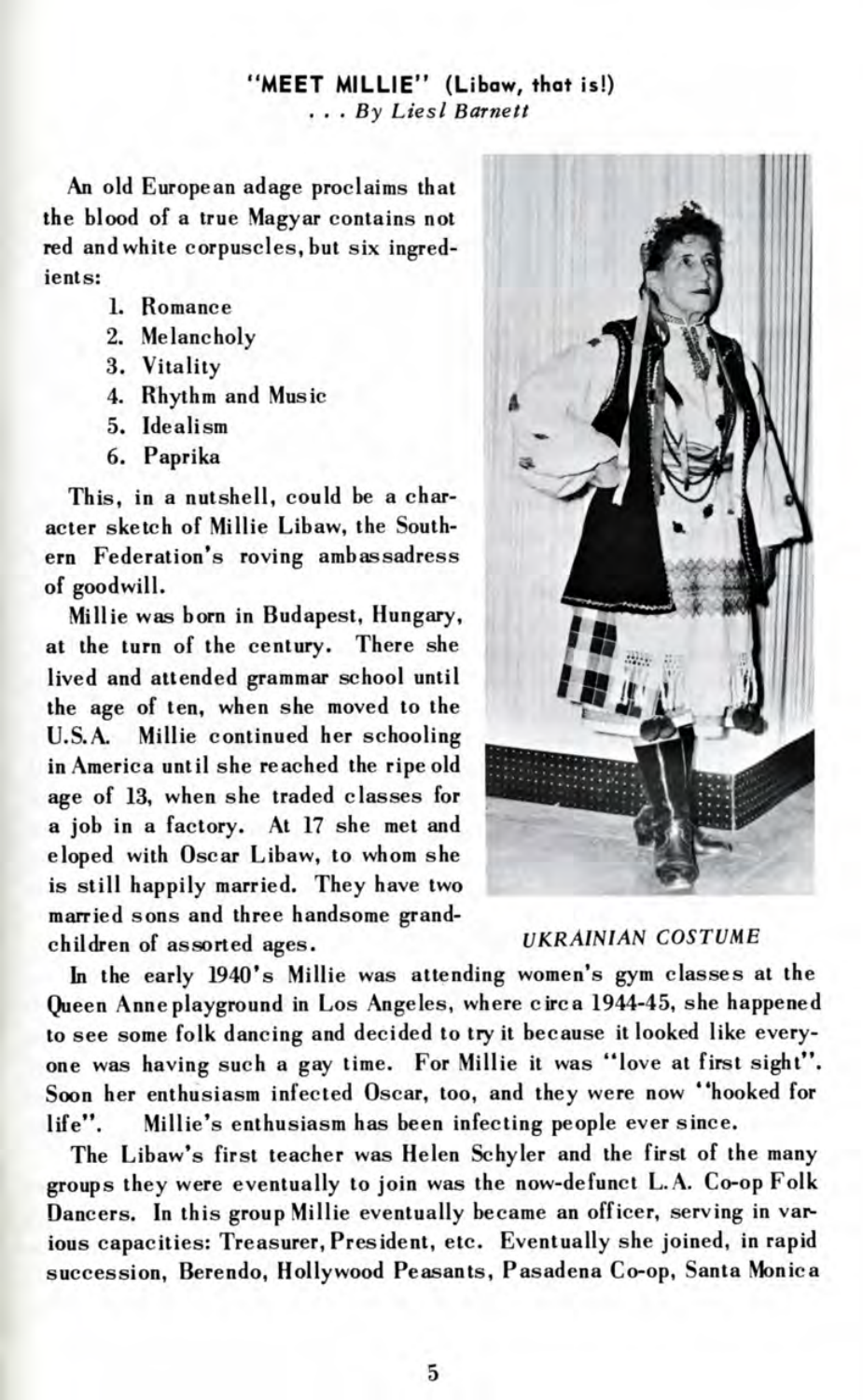Folk Dancers and Westwood Co-op. Since then she has added the badges of so many other Clubs to her supply, that to list them all would make this biography look like the directory of the Southern California Folk Dance Clubs.

It is not in keeping with Millie's impatient bubbling nature to be merely a *member* in a group — she has to be ACTIVE. No group has ever asked her help in teaching, no matter how last-minute the request, and has been turned down. Her ways with beginners work wonders to break the ice for people who are slow to make friends. The more gregarious ones very quickly feel as though they have known her all their lives.

An inveterate traveller, Millie takes at least one long trip every year and always teaches the dances so popular in California, in the far—off places she visits: Hawaii, Israel, Greece, etc., even on board ship, while going to and from these places. This "live wire" lets no grass grow under *her* feet! In 1959 she went to Hawaii "for a rest" and ended up teaching not only to adults in the evenings, but to school children during the day, also. Some *rest* that must have been!

Millie is a champion of causes. She needs only to hear of individuals or groups in trouble and she comes to the rescue, giving freely of her time, effort, and, not infrequently, her money.

Many Southern California groups have had Millie as their guest teacher. Among the groups who have benefited from her experience are Berendo, Garden Grove, Pasadena, Saturday Mix-ers, Westwood and many more, not to mention the many, many groups she teaches in foreign countries on her yearly trips. Millie recently taught at the Friday Night Workshop of the Westwood Co-op. Not too long ago Millie was approached by members of a temple in Los Angeles with a request to organize a new beginner's group. From this emerged the Beverly Folk Dancers, and, if Millie has her way (and she usually does) they will become Federation members before their group is one year old.

Millie has introduced many dances to the folk dance movement in California. Among those which were standardized and are being done on a Federation-wide level are: Hava Nitze Bemahol and Bona Habanot, two Israeli dances; Debka Raffieh, an Arab dance and Adarim, where no country was mentioned, though this too, is probably from Israel. Two other dances which enjoy a modicum of popularity, but were not standardized, are a "Canadian Samba", which Millie learned in Israel, and Ropogos Czardas, which she learned in her native Budapest in 1961.

It seems a bit foolish to ask anyone as perpetually active as Millie Libaw what her hobbies are, but she was asked just the same. Other than folk dancing, there is travelling, helping her fellow-men (and women), feeding her friends Hungarian goodies, collecting costumes and dolls in costumes in every country Millie visits, and daily thanking her Maker for her blessings,